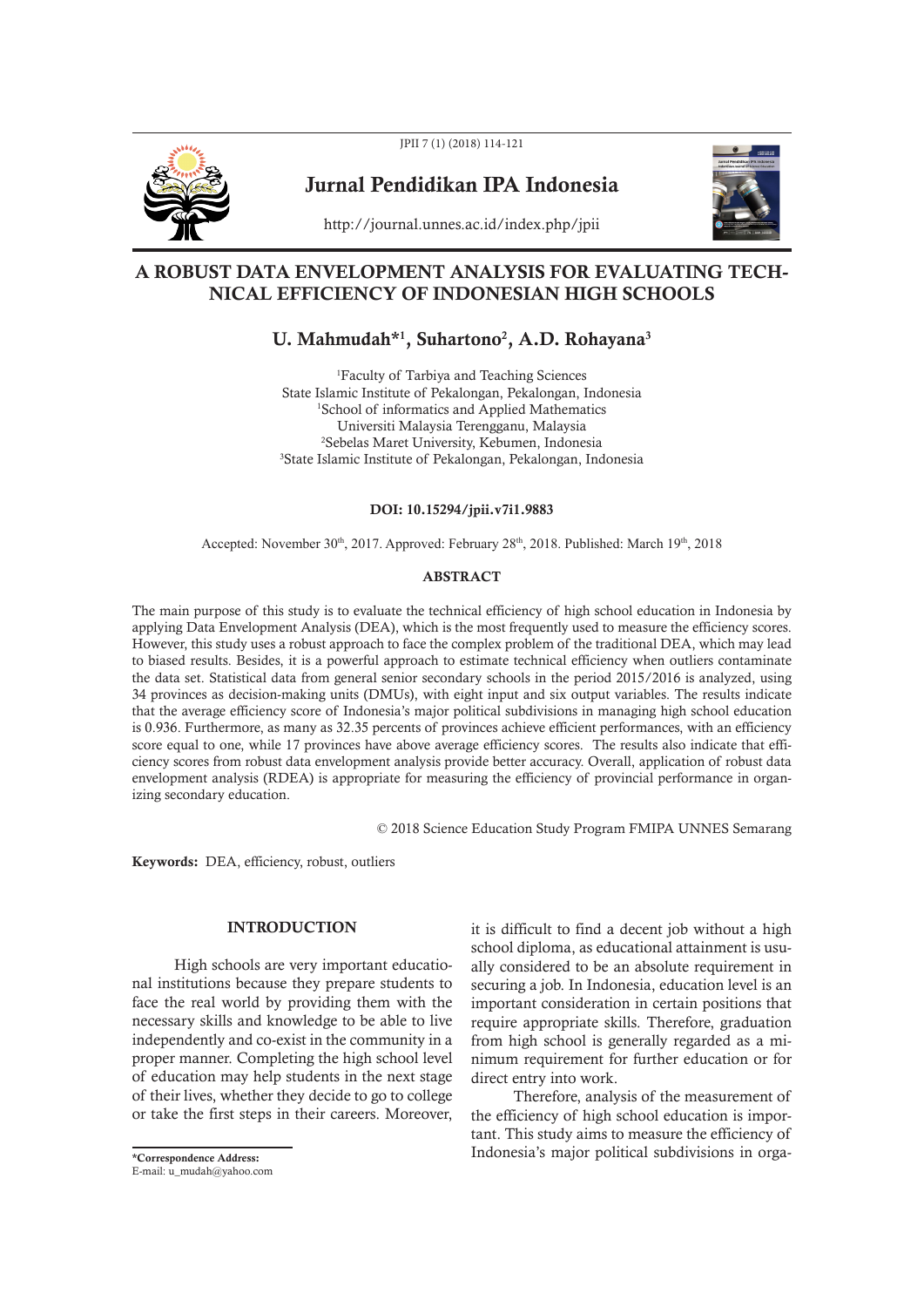nizing high school education by using the DEA method. However, a robust approach is used to face the possibility of the existence of outliers in the actual data set. This approach tends to provide results with better accuracy. By knowing the efficiency of each province in managing high school education, the Indonesian government is consequently able to determine the best role model of high school management in order to improve the efficiency level of other provinces. This study is expected to make a contribution to Indonesian education, especially high school education, and enhance the quality of high school graduates who are ready to meet further challenges, whether these be college life or going straight to work.

Unfortunately, research on high school efficiency measurement in Indonesia is limited. In fact, no research has been found regarding the same topics. Fatimah & Mahmudah (2017) investigate the measurement of the efficiency of elementary schools in Indonesia by using two-stage data envelopment analysis. However, other studies use high schools in Indonesia as samples for evaluation analysis. Yusrizal et al. (2017) investigate the level of knowledge and understanding of physics teachers in Senior High Schools in Banda Aceh when developing and analyzing test items. By using as many as 32 physics teachers, analysis of the results indicates that their skills are not satisfactory.

Measurement efficiency was introduced by Farrel (1957), and one of the most commonly used methods is DEA, which is a non-parametric method for performing frontier analysis to estimate the efficiency scores of DMUs. This method allows us to make comparisons between DMUs in order to establish which are performing efficiently. An efficient DMU has an efficiency score exactly equal to one, which is equivalent to an efficiency value of 100 percent. Otherwise, DMU is said to be inefficient.

Many studies have applied DEA methods to evaluate the efficiency of educational institutions (see, amongst others: Carrington et al., 2005; Kong & Fu, 2012; Nazarko & Saparauskas, 2014; and Mikusova, 2015). Barrow (1991) applied stochastic frontier analysis for estimating the stochastic cost frontier of schools in England, while Bonesrqnning & Rattsq (1994) analyze the efficiency of high schools in Norway. Moreover, the technical efficiency of school districts in South Carolina is studied by Cooper & Cohn (1997). Although the DEA method has notable strengths in the analysis of frontier production, its estimator has complex and multidimensional properties.

Therefore, the existence of outliers causes the traditional DEA method to be sensitive due to it relies on the best DMU. It is important to note that the presence of outliers may produce less accurate results of the analysis. In order to deal with the problem that appears in the traditional DEA, Cooper et al. (1998) and Gstach (1998) use stochastic DEA but this approach usually needs classical assumptions of statistical distribution. Further, Wilson (1995) suggests an approach to detect outliers regarding DEA methods. Other studies which used this procedure are those of Charnes et al. (1992) & Zhu (1996). Furthermore, Bertsimas & Sim (2003) analyze DEA method using robust optimization. However, this study applies robust approach for estimating bias-corrected scores of technical efficiency, which is introduced by Simar & Wilson (1998). The statistical data of Indonesian high schools from 2015/2016 is analyzed using an R program. Due to the importance of science and technology, which influences very many areas, this study focuses on the field of scientific study in high schools in Indonesia. As mentioned by Dwianto et al. (2017), students in Indonesia are left behind regarding science accomplishment and there are some weaknesses in the science learning process.

#### **METHODS**

DEA is a non-parametric method used to measure DMUs by comparing those that have similar characteristics or are homogeneous, based on several input variables, to produce a number of outputs. This method has good advantages compared to other measurement methods because there is no need to make distribution assumptions, which are required in a parametric analysis. DEA method consists of two models, i.e. the CRS (constant return to scale) and the VRS (variable return to scale) models. CRS model was introduced by Charnes, et al. (1978), that is why this model is often called the CCR model whereas the second model was developed by Banker, et al. (1984) and also known as the BCC model. However, the second model is a development of the first model. The difference between these two models relies on the initial assumption where the first model uses similarity ratios between the increasing input and output variables. Further, the CRS model also presumes that most DMUs perform at an optimal scale. Meanwhile, the VRS model does not use similarity ratios but the increases in input and output variables are different. Further, the VRS model presumes that DMUs do not perform at an optimal scale.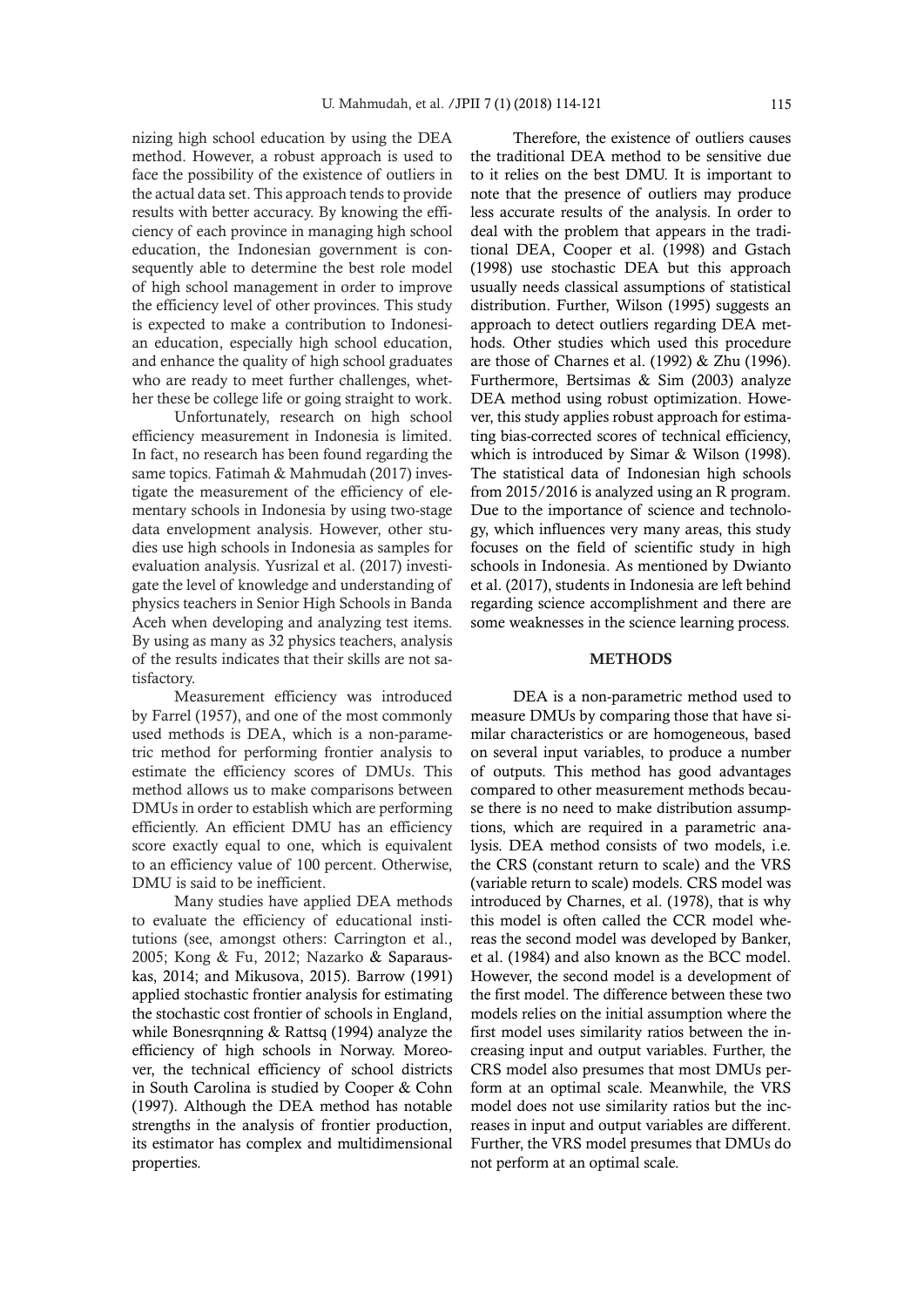Basically, the DEA method which is concerning naïve score can be explained as follows. Let the observed input variables are defined by  $x_n$ , where  $n = 1,2,3,...,N$  while the output variables are defined by  $y_m$ , where  $m = 1,2,3,..., M$ Suppose that  $P = \{(x, y): x \ge X\beta, y \le Y\beta, \beta \ge 0\}$ . Therefore, the input set  $\mathbf{Q}(y)$  have input variables to produce output variables under *P* and condition  $Q(y) = \{(x): (x, y) \in Q\}$  is applied (Shephard, 1981) and Coelli, et al., 1994). Therefore, following Besstremyannaya, et al., (2015) the CRS model of DEA method where input-oriented is applied  $\theta_k$  for DMU<sub>k</sub> where  $k = 1, 2, 3, ..., K$  can be written as follows:

$$
\min_{\theta_k, \beta} \theta_k \tag{1}
$$

subject to

$$
-y_{mk} + \sum_{k=1}^{K} \beta_k y_{mk} \ge 0
$$
\n
$$
\theta_k x_{nk} - \sum_{k=1}^{K} \beta_k x_{nk} \ge 0
$$
\n(2)

and

$$
\beta_k\geq 0
$$

The assumption used in this model show that has strict convexity as well as disposability of the input and output variables. Strong disposability refers to when  $x \in Q(y)$  and  $x' \geq x$  then  $x' \in Q(y)$ . Further, the additional constraints of  $\sum_{k=1}^{K} \beta_k x_{nk} = 1$  are needed in order to impose this model on the VRS model.

As this method is based on frontiers, then to produce better results it requires the accuracy and preciseness of the input and output variables, because even the slightest change can change the estimates significantly.

Even though DEA method is very often used and is the most powerful method, precise and accurate data is required to yield unbiased scores of efficiency. However, most researchers face difficulties in obtaining real data accurately because the input and output variables are full of uncertainties. Therefore, in order to deal with the uncertainty this study applies bootstrap method which is a very good method for approximating the estimator where empirical distribution is concerned. Bootstrap is used to correct for bias, as the estimated boundary  $\hat{Q}^{\partial}(y)$  of the input

variables may fail to include the most efficient DMU. Consequently, for each DMU *j* then bias  $\theta_i$  can be explained by bias  $\bar{\theta}_i = E(\hat{\theta}_i) - \theta_i$ . where it can be written as bias  $\hat{\theta}_i^* = E(\hat{\theta}_i^*) - \hat{\theta}_i$ . Therefore, the following steps are required in fulfilling this:

Step 1: Estimating the naive scores of DEA in equation (2) that is defined by  $\hat{\theta}_i = (\hat{\theta}_1, \hat{\theta}_2, ..., \hat{\theta}_r)$ Step 2: Repeating B times to provide bootstrap  $\{\hat{\theta}_{jb}^*\}_{b}^{\beta}$  estimates as many as *J* sets.

Step 3: Calculating  $\widehat{\theta}_{j} = \frac{1}{R} \sum_{b=1}^{B} \hat{\theta}_{jb}^{*} - \hat{\theta}_{j}$  for  $(x_{ib}^*, y_i)$ 

Step 4: Calculating bias-corrected efficiency scores by using  $\hat{\theta}_i = \hat{\theta}_i - \text{bias}\hat{\theta}_i$ .

Simar and Wilson (2007) report that the input variables in bootstrap DEA where the input-oriented model is concerned in correcting the bias scores , which is the reciprocal of do not depend on the environmental variables . In other words, the input variables which are not controlled by producers can be explained by the following procedures:

Step 1: Estimating the naïve distance scores which are defined as  $\delta_i$ , where  $i = 1, 2, 3, ..., I$ .

Step 2: Assuming that the naive distance scores  $\delta_i = z_i \gamma + \varepsilon_i \ge 1$ , where  $\varepsilon_i \sim N(0, \sigma_{\varepsilon}^2)$  with left truncation at  $(1 - z_i \gamma)$ .

Step 3: Calculating  $\hat{\sigma}_{s}$  and  $\hat{\gamma}$  with condition  $\delta_i > 1$ .

Step 4: Repeating B times to provide bootstrap estimates  $\left\{\hat{\delta}_{ib}^*\right\}_{b}^B$  as many as *J* sets.

Step 5: Calculating  $\widehat{\text{bas}}_{i}$  =  $\frac{1}{B} \sum_{b=1}^{B} \hat{\delta}_{ib}^{*} - \hat{\delta}_{i}$ . Step 6: Calculating bias-corrected scores by using  $\widehat{\delta}_i = \widehat{\delta}_i - \text{bias}_{i} \widehat{\delta}_i$ 

#### RESULTS AND DISCUSSION

The study uses statistics from high schools from 2015/2016 that were prepared by the Center for Educational and Cultural Data and Statistics, Secretariat General, Ministry of Education and Culture of Republic of Indonesia. Basically, the data presents a general description of high schools in Indonesia that covers the number of schools, applicants, new entrants, students, repeaters, graduates, headmasters, teachers, classes and classrooms. Furthermore, the data is based on the results of the verification and validation that are made by the Secretariat Directorate General of Primary and Secondary Education and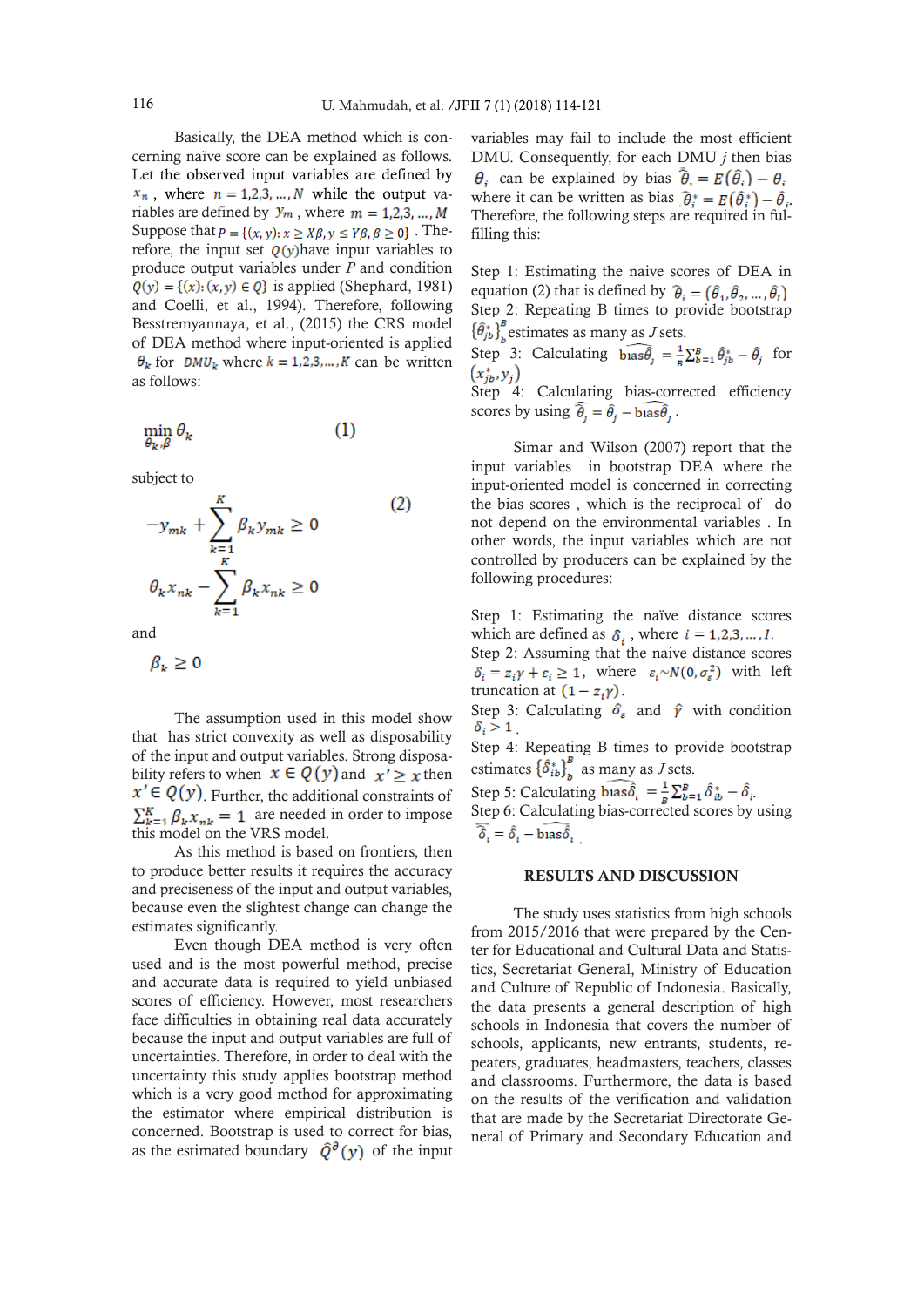The calculation of efficiency scores using the DEA method is made for all provinces in Indonesia. 34 provinces are used as DMUs, which are analyzed by using six output variables (*O*) and eight input variables (*I*). Furthermore, the study is based on high schools from a Science point of view, so the output variables are the average of national exams in the Science field of study. Table 1 gives a general description for all the variables used in this study.

| Var            | Min     | <b>Max</b> | Mean     | Std. Dev |
|----------------|---------|------------|----------|----------|
|                | Outputs |            |          |          |
| 01             | 64.54   | 82.79      | 73.28    | 4.98     |
| 02             | 49.83   | 85.66      | 63.20    | 7.67     |
| 03             | 32.03   | 80.74      | 54.42    | 11.75    |
| 04             | 39.39   | 85.98      | 61.18    | 12.61    |
| 05             | 34.57   | 82.19      | 55.62    | 11.23    |
| 06             | 40.19   | 82.72      | 59.36    | 9.85     |
|                | Inputs  |            |          |          |
| $\varPi$       | 55      | 1441       | 373.21   | 348.14   |
| I2             | 14,357  | 577605     | 126835.5 | 133009.9 |
| I <sub>3</sub> | 103     | 13979      | 2562.79  | 3417.38  |
| I4             | 41      | 1016       | 277.88   | 253.76   |
| I5             | 93      | 3057       | 811.35   | 795.02   |
| I6             | 4,709   | 182795     | 41870.79 | 43196.72 |
| Ι7             | 531     | 18057      | 4320.38  | 4252.57  |
| I8             | 489     | 18261      | 4388.06  | 4338.48  |

Table 1. Descriptive Statistics

*I*1 indicates the number of schools; *I*2 the number of students; *I*3 the number of teachers; *I*4 the number of libraries; *I*5 the number of laboratories; *I*6 the number of graduates; *I*7 the number of classes; and *I*8 the number of classrooms. The output variables are the average of national exams in the Science field of study, namely the

average of the Indonesian language (*O*1); that of the English language (*O*2); the average of mathematics (*O*3); of physics (*O*4), of chemistry (*O*5); and of biology (*O*6). Table 2 shows the cumulative distribution of the efficiency scores for traditional DEA.

Table 2. Cumulative Distribution

| <b>Scores</b> | <b>Total</b>   |
|---------------|----------------|
| 1.000         | 11             |
| 0.950-0.999   | 3              |
| 0.900-0.949   | 12             |
| 0.850-0.899   | $\overline{4}$ |
| 0.800-0.849   | 2              |
| < 0.800       | $\overline{2}$ |
| Total         | 34             |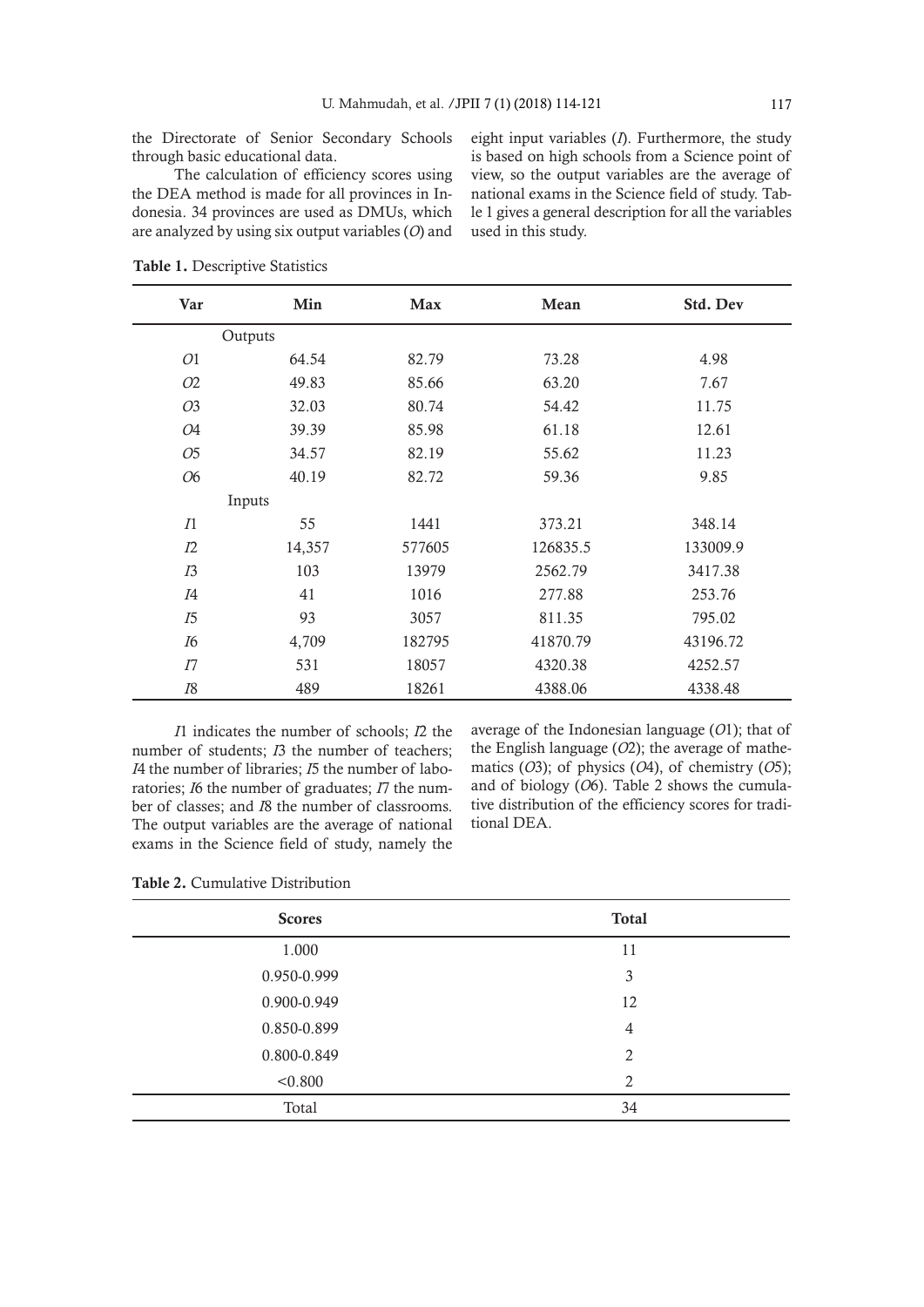The analysis results indicate that the average of the efficiency scores of Indonesia's major political subdivisions in managing high school

education is 0.936, with a standard deviation of 0.065. Figure 1 indicates the traditional DEA efficiency scores for all provinces in Indonesia.



Figure 1. Efficiency Scores

32.35 percent of provinces show an efficient performance, with an efficiency score equal to one. Further, 17 provinces (50 percent) have efficiency scores above the average score. The lowest efficiency score is 0.785, corresponding to West Nusa Tenggara.

Based on discrimination stages introduced by Thanassoulis et al. (1987) then it is save report that the province of South Kalimantan should be able to sustain its activities to produce an optimum output using only 99.9 percent of the available inputs, whereas the province of North Sumatra should be able to carry out its activities with optimum results using 98.5 percent of the existing resources. The Special Capital Region of

Jakarta requires 96.9 percent of the input variables to be able to carry out its activities.

As previously mentioned, traditional DEA tends to provide biased efficiency scores. Besides, the actual data can be contaminated by outliers, which all the input variables contain. This study applies a robust approach of bias-corrected technical efficiency to DEA scores. Figure 2, 3 and 4 show a comparison of the efficiency scores for the 34 provinces in Indonesia using traditional DEA and robust DEA, in which the number of bootstrap replications  $B = 100$ , 500 and 1000. Furthermore, this study uses the size of confidence intervals for the bias-corrected DEA scores alpha =  $0.01$ ,  $0.02$  and  $0.05$ .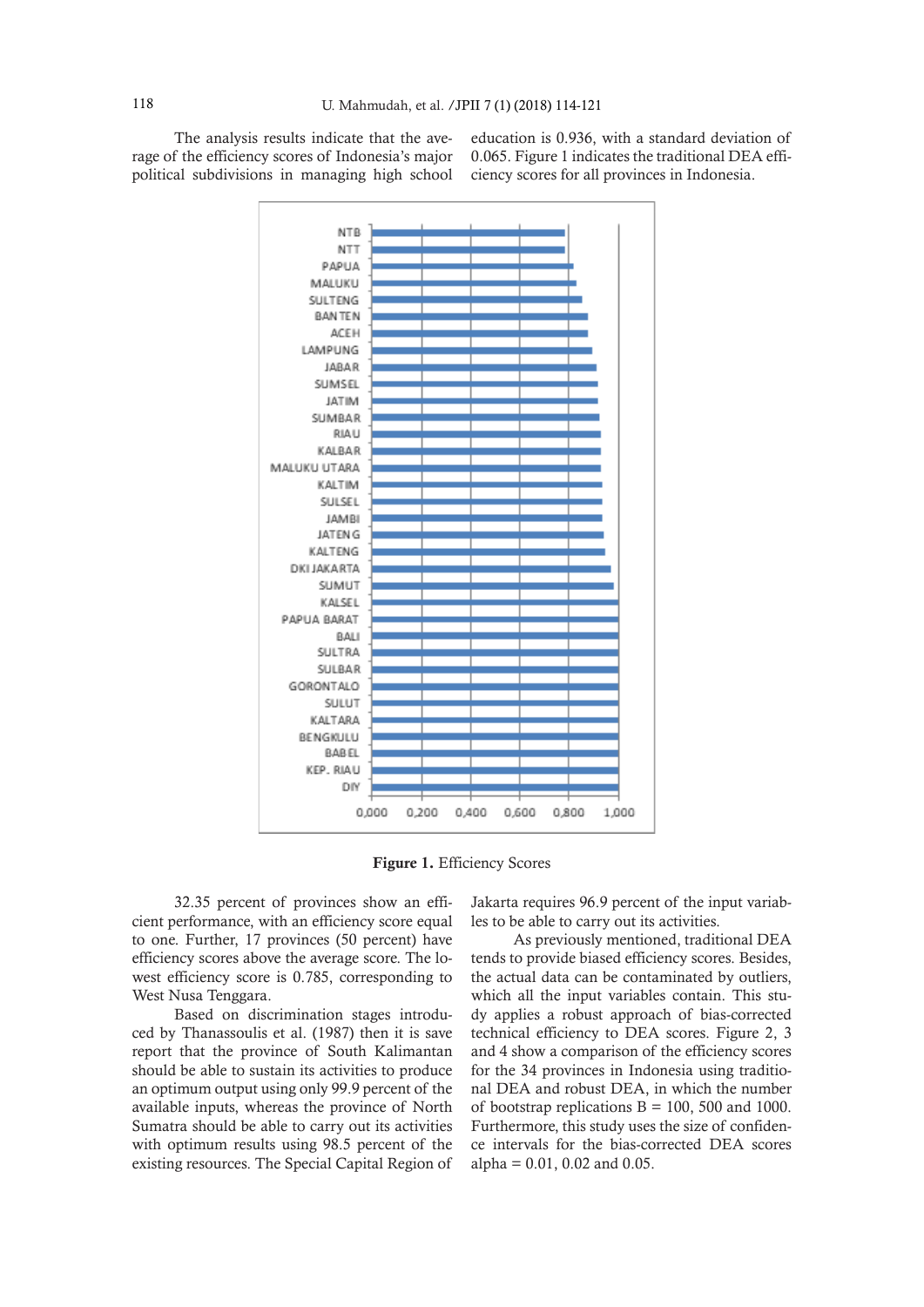

Figure 2. DEA vs RDE (B=100)



Figure 3. DEA vs RDE (B=500)



Figure 4. DEA vs RDE (B=1000)

Figure 2, 3 and 4 indicate that the efficiency scores of RDEA deliver consistent results, whose values always follow the technical efficiency scores of traditional DEA. The average of bias for naive DEA scores for all degrees of confidence level (alpha) is classified as small; they have the same bias efficiency score, i.e. 0.04. Descriptive statistics of the RDEA efficiency scores are as follows. The average efficiency scores with replication B=100 and alpha=0.01, 0.02 and 0.05 are (0.898, 0.899, 0.900), while the average efficien-

cy score with replication B=500 and alpha=0.01, 0.02 and 0.05 are (0.900, 0.900, 0.899). The average of efficiency scores with replication B=1000 and alpha=0.01, 0.02 and 0.05 are (0.899, 0.899, 0.900). Further, the standard deviation equals 0.05 for all the replications, as well as for the size of confidence interval. Moreover, the results also indicate that RDEA efficiency scores with number of replications B= 100, 500 and 1000 and alpha =  $0.01$ ,  $0.02$  and  $0.05$  are within the confidence intervals.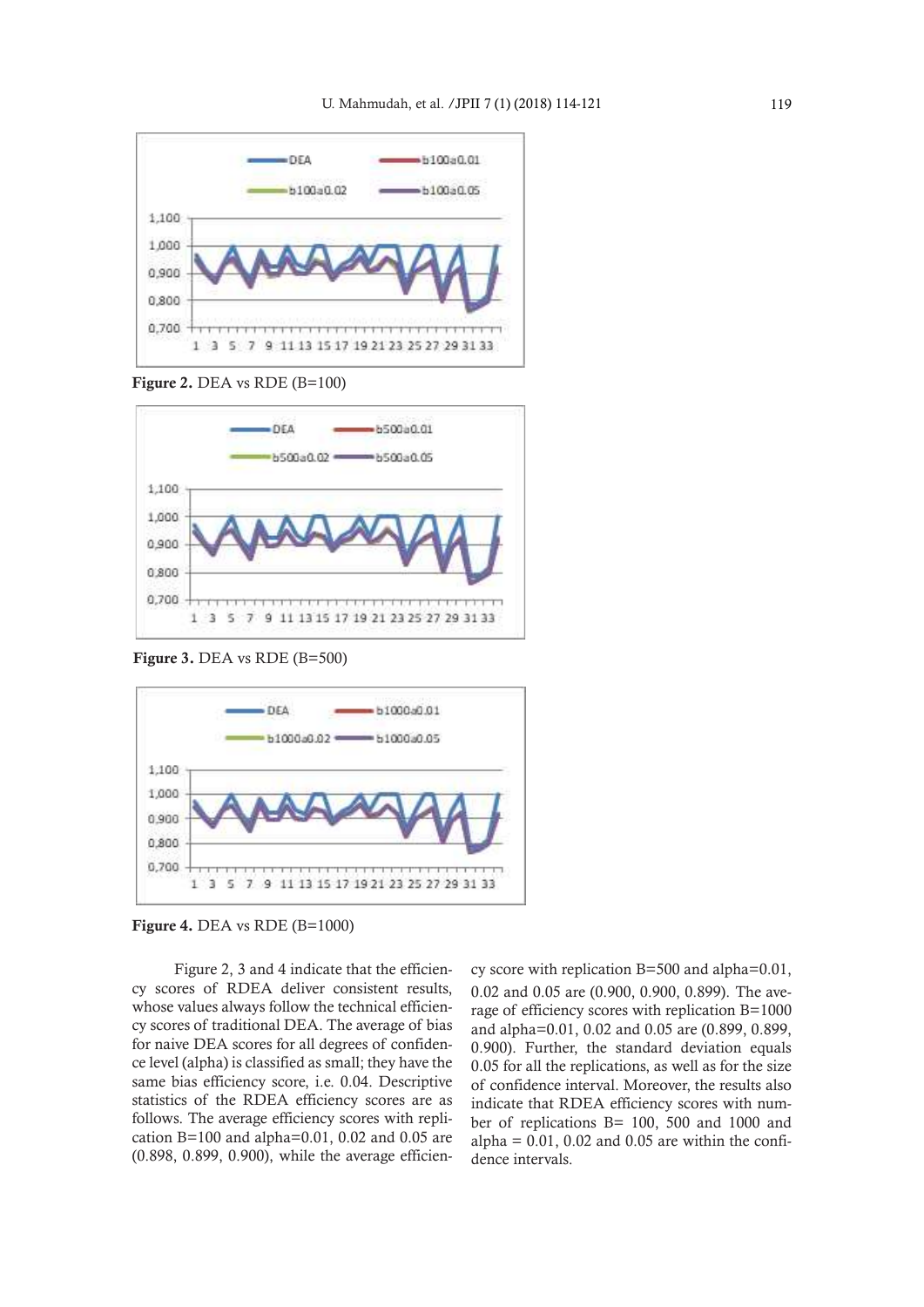#### **CONCLUSION**

This study used robust data envelopment analysis (RDEA) to investigate efficiency measurement when the actual data are contaminated by outliers, as the efficiency scores of traditional DEA are susceptible to bias. 34 provinces were used as DMUs, whose efficiencies were measured by using eight input variables and six output variables to evaluate technical efficiency in managing high school education in Indonesia.

The results show that traditional DEA gives 11 provinces efficiency scores equal to one, which indicates efficient performance. West Nusa Tenggara has the lowest efficiency score (0.785), while fifty percent, or 17 provinces, have efficiency scores above average. The study uses the number of bootstrap replications  $B = 100$ , 500 and 1000, while the size of confidence interval  $\alpha$  = 0.01, 0.02 and 0.05. The results of RDEA reveal that its efficiency scores always follow the technical efficiency scores of traditional DEA, with its scores within the confidence intervals. Further, the bias efficiency score for all confidence levels is classified as small (0.04). Overall, RDEA is appropriate for application to measure the efficiency of provincial governments in organizing high school education in Indonesia.

### ACKNOWLEDGMENTS

The authors would like to thank the Center for Educational and Cultural Data and Statistics, Secretariat General, Ministry of Education and Culture of The Republic of Indonesia, which has allowed access to data for analysis purposes. The authors would also like to thank the editors for their comments and support during the review process.

#### REFERENCES

- Banker, R. D., Charnes, A., & Cooper, W. W. (1984). Some models for estimating technical and scale inefficiencies in data envelopment analysis. *Management science*, *30*(9), 1078-1092.
- Barrow, M. M. (1991). Measuring local education authority performance: a frontier approach. *Economics of Education Review*, *10*(1), 19-27.
- Ben-Tal, A., & Nemirovski, A. (2000). Robust solutions of linear programming problems contaminated with uncertain data. *Mathematical programming*, *88*(3), 411-424.
- Bertsimas, D., & Sim, M. (2003). Robust discrete optimization and network flows. *Mathematical programming*, *98*(1-3), 49-71.
- Besstremyannaya, G., Simm, J., & Golovan, S. (2014). *Robust non-parametric estimation of cost efficiency with an application to banking industry*. Working paper.
- Bonesrønning, H., & Rattsø, J. (1994). Efficiency variation among the Norwegian high schools: consequences of equalization policy. *Economics of education review*, *13*(4), 289-304.
- Carrington, R., Coelli, T. I. M., & Rao, D. S. (2005). The performance of Australian universities: Conceptual issues and preliminary results. *Economic Papers: A journal of applied economics and policy*, *24*(2), 145-163.
- Charnes, A., Cooper, W. W., & Rhodes, E. (1978). Measuring the efficiency of decision making units. *European journal of operational research*, *2*(6), 429-444.
- Charnes, A., Haag, S., Jaska, P., & Semple, J. (1992). Sensitivity of efficiency classifications in the additive model of data envelopment analysis. *International Journal of Systems Science*, *23*(5), 789-798.
- Coelli, T. J., Rao, D. S. P., O'Donnell, C. J., & Battese, G. E. (2005). *An introduction to efficiency and productivity analysis*. Springer Science & Business Media.
- Cooper, S. T., & Cohn, E. (1997). Estimation of a frontier production function for the South Carolina educational process. *Economics of Education Review*, *16*(3), 313-327.
- Cooper, W. W., Huang, Z., Lelas, V., Li, S. X., & Olesen, O. B. (1998). Chance constrained programming formulations for stochastic characterizations of efficiency and dominance in DEA. *Journal of Productivity Analysis*, *9*(1), 53-79.
- Dwianto, A., Wilujeng, I., Prasetyo, Z. K., & Suryadarma, I. G. (2017). The Development of Science Domain Based Learning Tool Which is Integrated with Local Wisdom to Improve Science Process Skill and Scientific Attitude. *Jurnal Pendidikan IPA Indonesia*, *6*(1), 23-31.
- Efron, B. (1979). Bootstrap methods: another look at the jackknife annals of statistics 7: 1–26. *View Article PubMed/NCBI Google Scholar*.
- Farrell, M. J. (1957). The measurement of productive efficiency. *Journal of the Royal Statistical Society. Series A (General)*, *120*(3), 253-290.
- Fatimah, S., & Mahmudah, U. (2017). Two-Stage Data Envelopment Analysis (DEA) for Measuring the Efficiency of Elementary Schools in Indonesia. *International Journal of Environmental and Science Education*.
- Gstach, D. (1998). Another approach to data envelopment analysis in noisy environments: DEA+. *Journal of Productivity Analysis*, *9*(2), 161-176.
- Kong, W. H., & Fu, T. T. (2012). Assessing the performance of business colleges in Taiwan using data envelopment analysis and student based value-added performance indicators. *Omega*, *40*(5), 541-549.